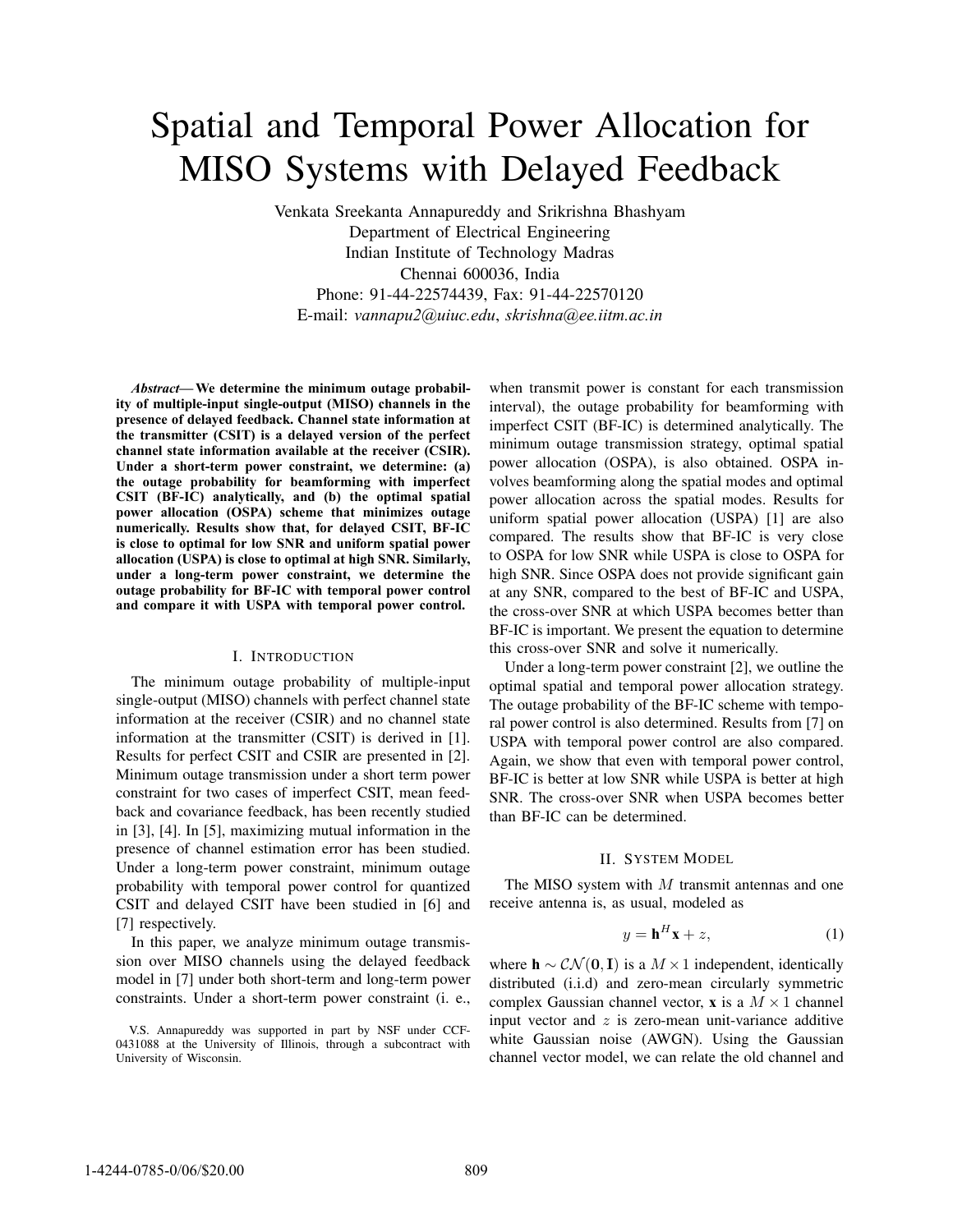the actual channel as [7].

$$
\mathbf{h} = \rho \mathbf{h}_{old} + \sqrt{1 - \rho^2} \mathbf{w}
$$
 (2)

where  $h_{old}$  is the delayed CSIT,  $\rho$  is a correlation coefficient and **w** is  $CN(0, I)$ .

#### III. SHORT-TERM POWER CONSTRAINT

Assuming a short-term power constraint, the mutual information is given by

$$
I(\mathbf{x}; y/\mathbf{h}, \mathbf{h}_{old}) = \log(1 + P\mathbf{h}^H \mathbf{Q}\mathbf{h})
$$
 (3)

where **Q** is the input covariance matrix such that  $Tr(\mathbf{Q}) = 1$  and P is the transmit power. Consider the two extreme cases: zero feedback ( $\rho = 0$ ) and instantaneous feedback ( $\rho = 1$ ). For  $\rho = 0$ , Uniform Spatial Power Allocation (USPA) is optimal [1], i.e., we have

$$
\mathbf{Q} = \frac{1}{M},\tag{4}
$$

$$
P_{outUSPA}(M, R, P) = \Gamma_M \left(\frac{e^R - 1}{P/M}\right). \tag{5}
$$

For  $\rho = 1$ , beamforming is optimal [2], i.e.,

$$
\mathbf{Q} = \frac{\mathbf{h}\mathbf{h}^H}{\mathbf{h}^H \mathbf{h}},\tag{6}
$$

$$
P_{out\text{BF}}(M, R, P, \rho = 1) = \Gamma_M \left(\frac{e^R - 1}{P}\right). \tag{7}
$$

Outage performance for  $\rho = 1$  is 10log<sub>10</sub>M dB better than the performance for  $\rho = 0$ . We consider the case of  $0 < \rho < 1$ .

## *A. Beamforming using imperfect CSIT (BF-IC)*

In this case, beamforming is performed using the delayed CSIT assuming that it is the actual channel. Therefore, we have

$$
\mathbf{Q} = \frac{\mathbf{h}_{old}\mathbf{h}_{old}^H}{\mathbf{h}_{old}^H \mathbf{h}_{old}}.\tag{8}
$$

The mutual information can be simplified as

$$
I(\mathbf{x}; y/\mathbf{h}, \mathbf{h}_{old}) = \log\left(1 + P\frac{(1 - \rho^2)}{2}A\right),\qquad(9)
$$

where  $A = \n\begin{bmatrix} 1 \\ 1 \end{bmatrix}$  $\sqrt{2\delta} + \sqrt{2} \frac{\mathbf{w}^H \mathbf{h}_{old}}{\sqrt{\gamma}}$ <sup>2</sup>, δ = 2μ $\gamma$ , μ =  $\frac{\rho^2}{1-\rho^2}$ and  $\gamma = \mathbf{h}_{old}^H \mathbf{h}_{old}$  is the feedback SNR. Note that A, given  $\gamma$  is a non-central chi-square (nc- $\chi^2$ ) random variable with two degrees of freedom and parameter δ. Therefore we have the following expression for the outage probability for a given  $\gamma$ .

$$
Pr(\text{outage}/\gamma) = F_{(\text{nc-}\chi^2,2,\delta)}(2\beta),\tag{10}
$$

where  $\beta = \frac{e^{R}-1}{P}(\mu + 1)$ , and  $F_{(\text{nc-}\chi^2,2,\delta)}(\cdot)$  is the CDF of a non-central chi-square random variable with two degrees of freedom and parameter  $\delta$ . The overall probability of outage can be simplified as

$$
P_{out\text{BF-IC}}(M, R, P, \rho) = \int_0^\infty f_\Gamma(\gamma) Pr(\text{outage}/\gamma) d\gamma
$$

$$
= \frac{1}{(1+\mu)^{M-1}} \sum_{i=0}^{M-1} \binom{(M-1)}{i} \mu^i \Gamma_{(i+1)} \left(\frac{e^R - 1}{P}\right).
$$
(11)

The derivation of equation (11) is shown in the appendix. The asymptotic diversity gain at infinite SNR, defined as

$$
d = -\lim_{\text{SNR}\to\infty} \frac{\log P_{out}}{\log SNR},\tag{12}
$$

can be quantified. From (11), using the approximation  $\Gamma_M(x) \simeq \frac{x^M}{M!}$  for very small x, we can show that the asymptotic diversity gain of the BF-IC scheme is 1 for imperfect CSIT, i.e.,

Diversity Gain 
$$
d = \begin{cases} 1 & \text{for } 0 \le \rho < 1 \\ M & \text{for } \rho = 1 \end{cases}
$$
. (13)

This result can be explained intuitively as follows. At very high SNR, the outage probability is dominated by the error in the CSIT rather than channel being in deep fade. However, for USPA, the asymptotic diversity gain is M independent of  $\rho$ . Therefore, USPA is always better than BF-IC at high SNR. The cross-over SNR  $SNR_{cross}(\rho, R, M)$  can be obtained by equating the outage probabilities of the two schemes: (5) and (11). Although there is no closed form expression for crossover SNR, it can be computed numerically. By comparing the operating SNR with the cross-over SNR, one can switch between BF-IC and USPA.

## *B. Optimal Spatial Power Allocation (OSPA)*

Now, we find the optimal spatial power allocation strategy that minimizes the outage probability. OSPA allocates a fraction  $\lambda$  of the power along the spatial mode corresponding to the imperfect CSIT with the remaining power being equally distributed among the other orthogonal spatial modes.

The outage probability is minimized by minimizing Pr(outage/ $\gamma$ ) for each  $\gamma$ . Pr(outage/ $\gamma$ ) is given by

$$
Pr(outage/\gamma) = Pr\left(\mathbf{h}^H \mathbf{Q} \mathbf{h} < \frac{e^R - 1}{P}\right) \tag{14}
$$

Using (2), the outage probability given by (14) is equivalent to the outage probability of a MISO channel with an AWGN variance of  $(1 - \rho^2)$  and a mean feedback  $\frac{\rho}{\sqrt{1-\rho^2}} \mathbf{h}_{old}$ . The outage probability of a MISO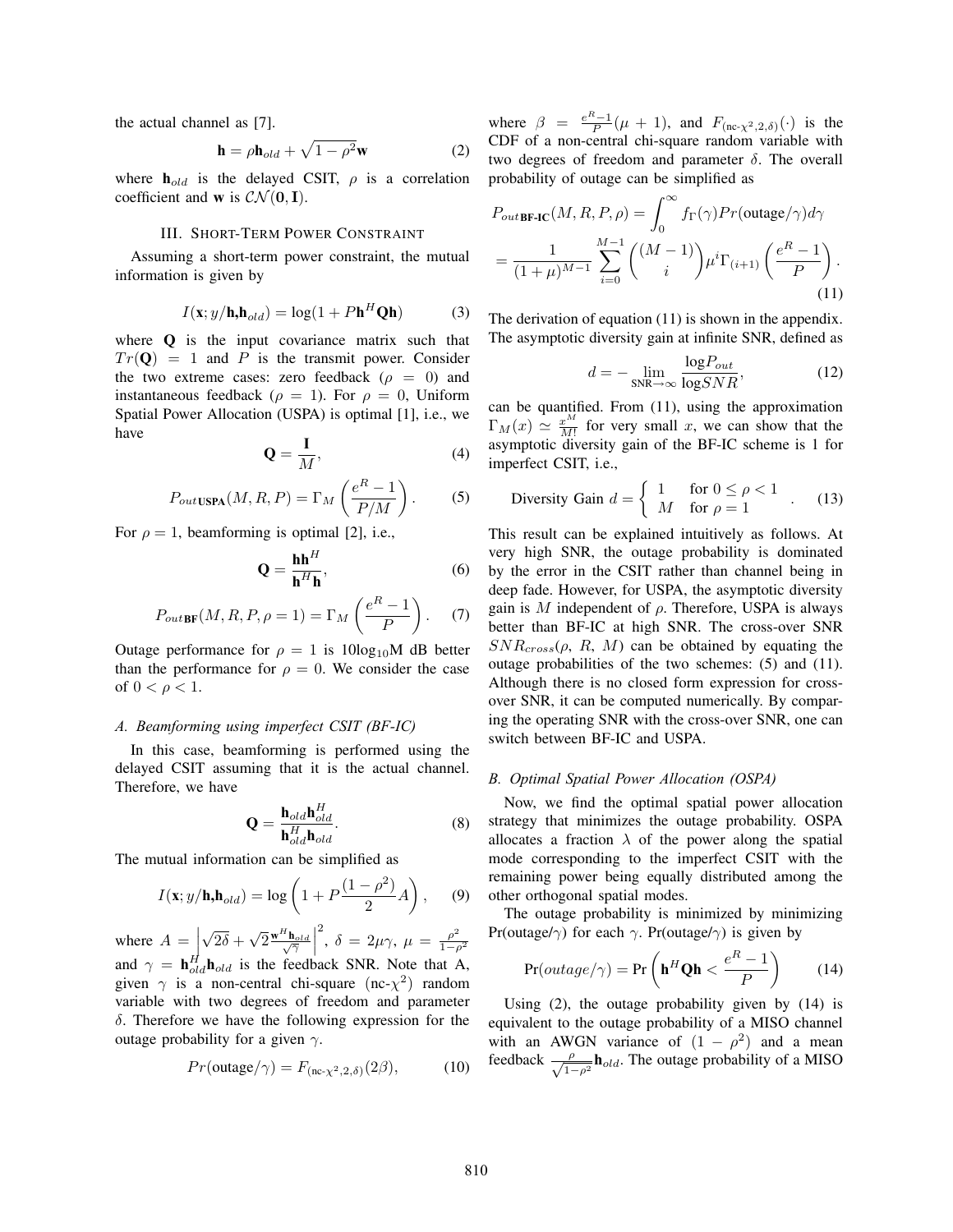channel with mean feedback is minimized without any loss of generality by minimizing over the fraction of the power spent in the direction of the mean feedback [3], [4]. Rest of the power is spent equally in the M-1 orthogonal beams. We derive an analytical expression for  $P_{out}(\gamma, \lambda)$ , the outage probability as a function of  $\gamma$ , the feedback SNR, and  $\lambda$ .

$$
P_{out}(\gamma, \lambda) = Pr\left(\lambda A + \frac{1 - \lambda}{M - 1}B < 2\beta\right)
$$
\n
$$
= \int_0^{\frac{2\beta}{\lambda}} f_A(a) F_B\left(\frac{(2\beta - \lambda a)(M - 1)}{1 - \lambda}\right) da \tag{15}
$$

where A is non-central chi-square distributed with 2 degrees of freedom and non-centrality parameter  $\delta$  =  $2\mu\gamma$ , B is central chi-square distributed with 2(M-1) degrees of freedom. Then, the optimal  $\lambda$  should be obtained for each  $\gamma$ .

$$
P_{outOSPA}(M, R, P, \rho) = \int_0^\infty f_\Gamma(\gamma) P_{out}(\gamma, \lambda_{opt}(\gamma)) d\gamma
$$
 (16)

where  $\lambda_{opt}(\gamma)$  is the solution of

$$
\frac{\partial P_{out}(\gamma,\lambda)}{\partial \lambda} = 0 \tag{17}
$$

Using  $(15)$ ,  $(17)$  can be simplified as

$$
\int_0^{\frac{2\beta}{\lambda}} f_A(a) \exp\left(\frac{(M-1)\lambda a}{2(1-\lambda)}\right)
$$
  

$$
(2\beta - \lambda a)^{(M-2)}(2\beta - a)da = 0
$$
 (18)

Since no closed form expression for  $\lambda_{opt}$  is possible as a function of  $\gamma$ ,  $\lambda_{opt}$  is determined numerically. For  $\gamma$ close to zero, the mean feedback is zero and so, it is optimal to split equal power in all the spatial modes, i. e.,  $\lambda_{opt}(\gamma = 0) = \frac{1}{M}$ . For higher values of  $\gamma$ , it is optimal to spend all the power in the direction of the imperfect CSIT  $(\lambda_{opt}(\gamma \to \infty) = 1)$ .

## *C. Results & Observations*

Fig 1 shows the performance of USPA and BF-IC for different values of  $\rho$  and  $M = 2$ . Fig 2 compares the outage probability of BF-IC and USPA with OSPA for  $\rho = 0.9$  and  $M = 2$  and Fig 3 shows the outage performance for different number of transmit antennas for  $\rho = 0.999$ . The cross-over SNR is plotted as a function of  $\rho$  in Fig 4 and Fig 5 shows  $\lambda_{opt}(\gamma)$  as a function  $\gamma$  for the OSPA scheme. All the figures are generated for  $R = 2$  nats/s/Hz.

• BF-IC with  $\rho = 0$  gives SISO performance.  $P_{out \text{BF-IC}}(M, R, P, \rho = 0) = \Gamma_1 \left(\frac{e^R - 1}{P}\right)$ 

- BF-IC is better at lower SNR's and worse at high SNR's when compared to USPA for any  $\rho < 1$
- It can be seen from Fig 3 that BF-IC gives an asymptotic diversity gain of only 1, independent of M. With BF-IC, diversity gain increases with SNR initially, reaches a maximum and then decreases with SNR and asymptotically reaches 1 for infinite SNR, unlike the case with USPA, where it increases monotonically with SNR.
- Cross-over SNR  $SNR_{cross}(\rho, R, M)$  is a monotonically increasing function of  $\rho$ . Therefore, higher the value of  $\rho$ , wider the range of SNR over which BF-IC is better than USPA.
- In practice, instead of using OSPA, it would be sufficient to switch between BF-IC and USPA depending on the average SNR, because (1) Performance of BF-IC is very close to OSPA at low SNR and the performance of USPA is very close to OSPA at high SNR, (2) OSPA is computationally complex since it requires computing  $\lambda_{opt}(\gamma)$  for each channel realization and (3) Any small error in the value of  $\rho$  used to obtain the OSPA scheme will degrade performance significantly.

## IV. LONG-TERM POWER CONSTRAINT

We relax the short-term power constraint and consider a long-term power constraint i.e. transmitted power can be varied and is allocated dynamically with an average power constraint.

$$
\int_0^\infty f_\Gamma(\gamma) p(\gamma) d\gamma = 1 \tag{19}
$$

Achieving minimum outage probability involves power allocation in both spatial and temporal domains.

## *A. Optimal Spatio-Temporal Power Allocation*

Optimal spatio-temporal power allocation is equivalent to OSPA + temporal power control. The problem of minimizing outage probability with temporal power control can be formulated as

$$
\min_{p(\gamma)} \int_0^\infty f_\Gamma(\gamma) P_{out}(\gamma, p(\gamma), \lambda_{opt}(\gamma, p(\gamma))) d\gamma \tag{20}
$$

subject to the power constraint (19), where  $\lambda_{opt}(\gamma, p(\gamma))$ is the solution of

$$
\frac{\partial P_{out}(\gamma, p(\gamma), \lambda)}{\partial \lambda} = 0 \tag{21}
$$

Similar to (15),  $P_{out}(\gamma, p(\gamma), \lambda)$  is given by

$$
P_{out}(\gamma, p(\gamma), \lambda) = Pr\left(\lambda A + \frac{1-\lambda}{M-1}B < \frac{2\beta}{p(\gamma)}\right) \tag{22}
$$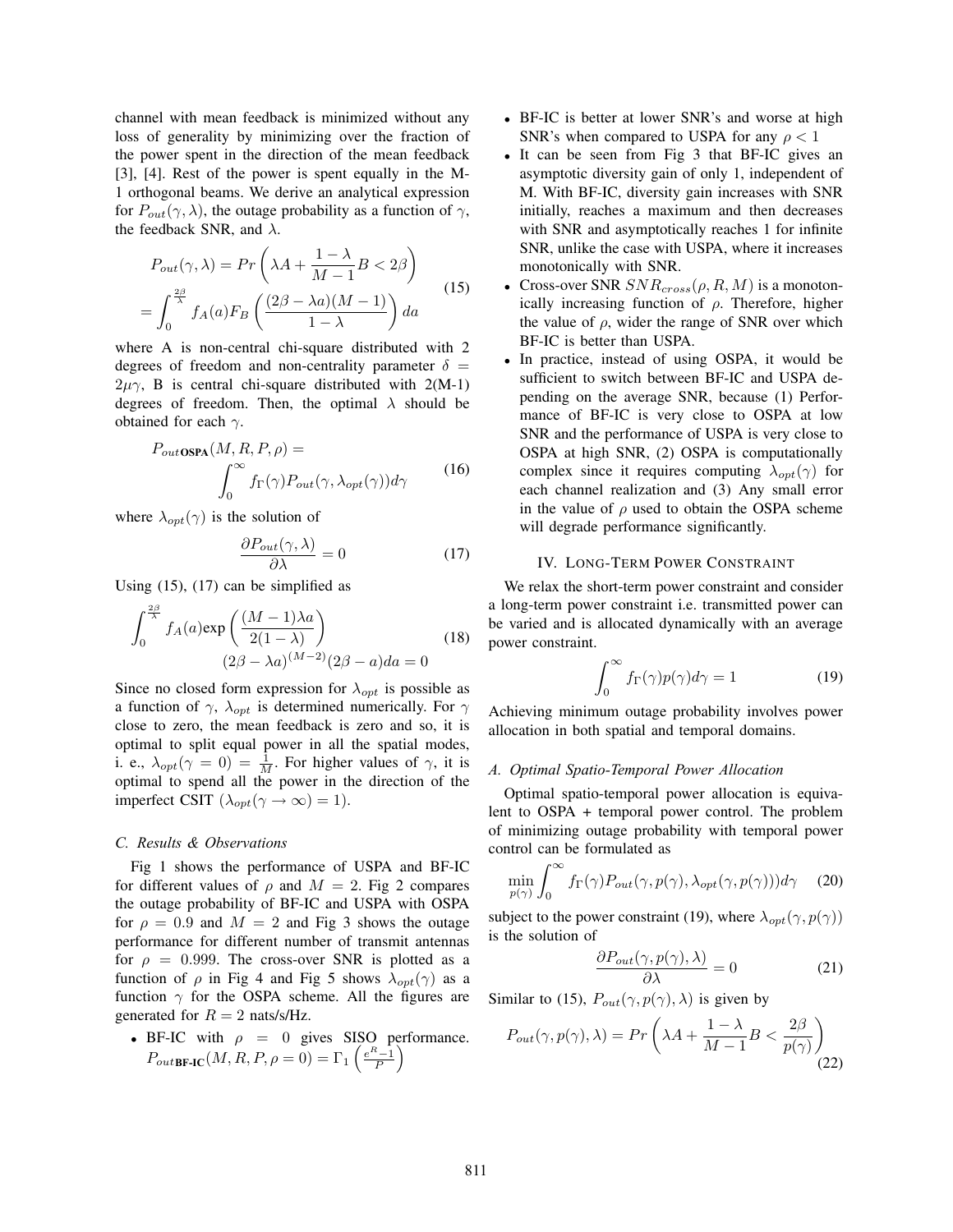However, finding optimal  $p(\gamma)$  and the corresponding  $\lambda_{opt}(\gamma, p(\gamma))$  is computationally intensive, since we do not have closed form expression for  $\lambda_{opt}(\gamma, p(\gamma))$ . Therefore, based on the intuition from the results for the short-term power constraint, BF-IC with temporal power control and USPA with temporal power control are considered. The outage probability of USPA with optimal temporal power control was calculated in [7].

# *B. BF-IC with Temporal Power Control*

We evaluate the outage probability of BF-IC ( $\lambda = 1$ ) with temporal power control numerically.

$$
P_{out}(\gamma, p(\gamma)) = Pr\left(A < \frac{2\beta}{p(\gamma)}\right) = F_{\text{(nc-}\chi^2, 2, \delta)}\left(\frac{2\beta}{p(\gamma)}\right)
$$
\n(23)

With  $\lambda = 1$ , (20) is modified to

$$
\min_{p(\gamma)} \int_0^\infty f_\Gamma(\gamma) F_{(\text{nc-}\chi^2,2,\delta)}\left(\frac{2\beta}{p(\gamma)}\right) d\gamma \tag{24}
$$

Using calculus of variations, we arrive at the following expression for the power control function that minimizes the outage probability with BF-IC.

$$
k = \left(\frac{2\beta}{p^2(\gamma)}\right) f_{\text{(nc-}\chi^2,2,\delta)}\left(\frac{2\beta}{p(\gamma)}\right) \tag{25}
$$

where k is chosen so that  $p(\gamma)$  thus obtained satisfies the power constraint (19) and is non-negative. This can be solved numerically.

#### *C. Results & Observations*

Fig 2 shows the performance of BF-IC and USPA with and without temporal power control. As in the case of the short-term power constraint, temporal power control with BF-IC is better for low SNR and temporal power control with USPA is better at high SNR. The trends in the results are similar in both cases and the cross-over SNR is slightly lower with temporal power control.

#### V. SUMMARY

For a short-term power constraint, we derive an analytic expression for the outage probability of beamforming using imperfect CSIT (BF-IC) and compare it with that of uniform spatial power allocation (USPA). We also compute the outage probability for optimal spatial power allocation (OSPA) numerically. Results show that BF-IC is close to optimal at low SNR, while USPA is close to optimal at high SNR, i.e, OSPA does not improve the outage probability significantly compared to switching between BF-IC and USPA depending on the average SNR. For a long-term power constraint, i.e., with temporal power control, we determine the outage probability of BF-IC numerically and compare it with USPA. Again, we observe that BF-IC is better at low SNR, while USPA is better at high SNR.



Fig. 1. Outage probabilities for Beamforming using imperfect CSIT (BF-IC) for various values of  $\rho$ , and uniform spatial power allocation (USPA) for  $M = 2$  and  $R = 2$  nats/s/Hz.



Fig. 2. Outage Probabilities for uniform spatial power allocation (USPA) and beamforming using imperfect CSIT (BF-IC) with and without temporal power control, and optimal spatial power allocation (OSPA) for  $\rho = 0.9$ ;  $M = 2$  and  $R = 2$  nats/s/Hz.

# **APPENDIX**

DERIVATION OF EQUATION (11) The cdf of a non-central  $\chi^2$  variable is given by

$$
F_{(\text{nc-}\chi^2, 2M, \delta)}(y) = \sum_{k=0}^{\infty} \frac{\left(\frac{\delta}{2}\right)^k e^{-\frac{\delta}{2}}}{k!} F_{\chi^2, 2M + 2k}(y) \quad (26)
$$